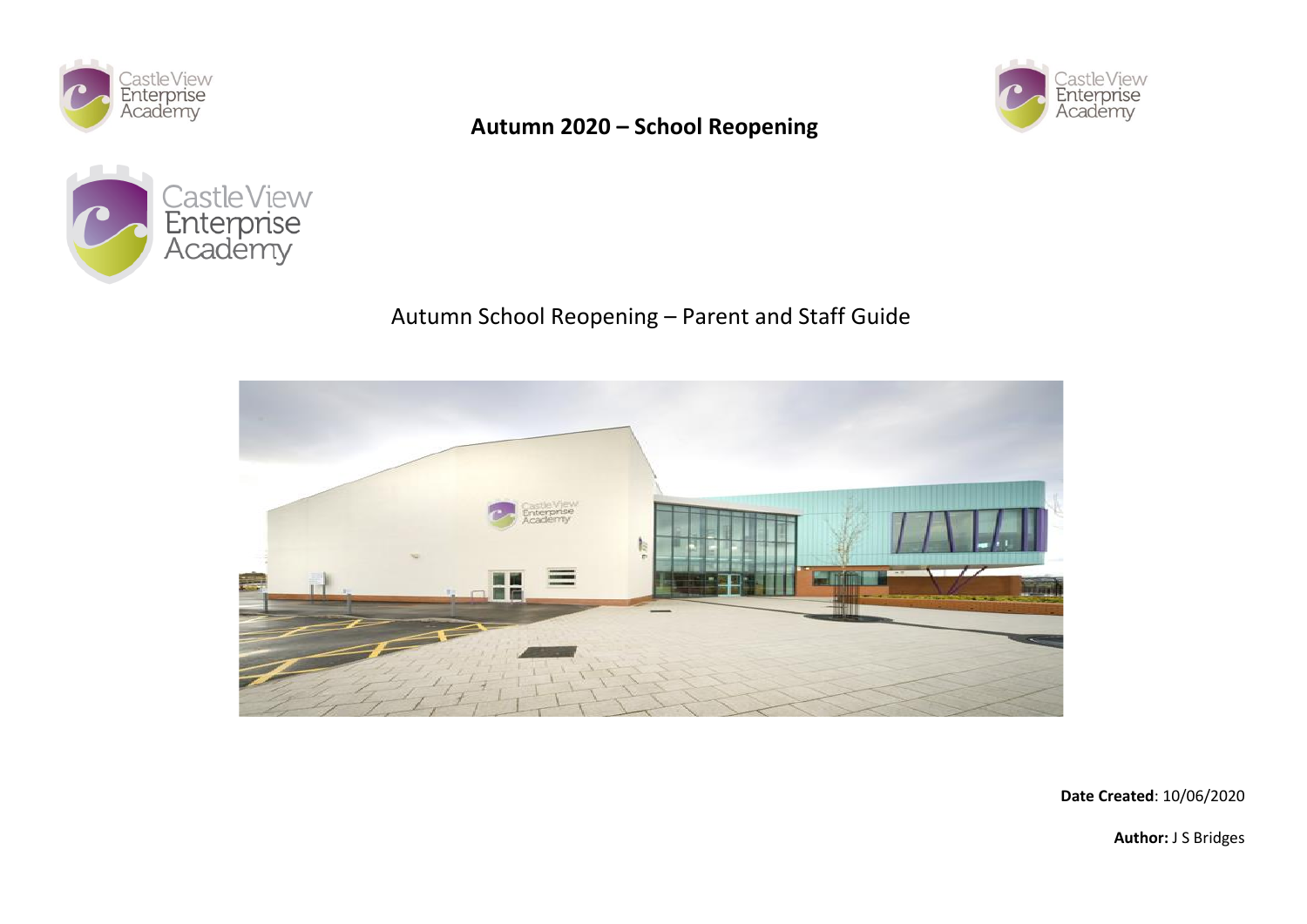## **Part 1: Blended Learning in 2020-21**

## **1. Teaching and Learning**

| Requirement                     | How achieved                                                                                                                                                                                                                                                                                                                                                                                                                                                                                               |
|---------------------------------|------------------------------------------------------------------------------------------------------------------------------------------------------------------------------------------------------------------------------------------------------------------------------------------------------------------------------------------------------------------------------------------------------------------------------------------------------------------------------------------------------------|
| <b>Teaching and</b><br>Learning | While school is open:<br>The school will return to its normal cycle of lessons, homework and assessments from September, although students will be taught in<br>year group 'bubbles' - see below.                                                                                                                                                                                                                                                                                                          |
|                                 | However:<br>$\bullet$<br>There will be no group or paired work in order to help limit cross-contamination.<br>$\circ$<br>Where students require support from a staff member this should ideally be done from 1-2 metres away but if that is not possible,<br>$\circ$<br>support to be given side-on and not face-to-face.                                                                                                                                                                                  |
|                                 | All desks and students must face the front of the room.<br>$\circ$<br>Interventions and catch up groups will also continue and will be based on year group 'bubbles' and conducted in accordance with all ofthe other health<br>and safety guidelines below.                                                                                                                                                                                                                                               |
|                                 | If lockdown returns:                                                                                                                                                                                                                                                                                                                                                                                                                                                                                       |
|                                 | If lockdown returns then, during periods of remote teaching, we will strive to provide an education as close as possible to that which we provide<br>when school is open. All lessons in all subjects have been prepared with voiceover PowerPoints from teachers. This also applies to marking and<br>assessment, though there will be exceptions if individual pastoral concerns arise. Mock exams will need to take place under parental supervision.<br>What if students have limited or no IT access? |
|                                 | Some may be able to watch lessons on their phones.<br>٠<br>Paper-based work can be sent home.<br>They are supported through our tracking systems.<br>We are able to loan out a small number of laptops and dongles with internet access.                                                                                                                                                                                                                                                                   |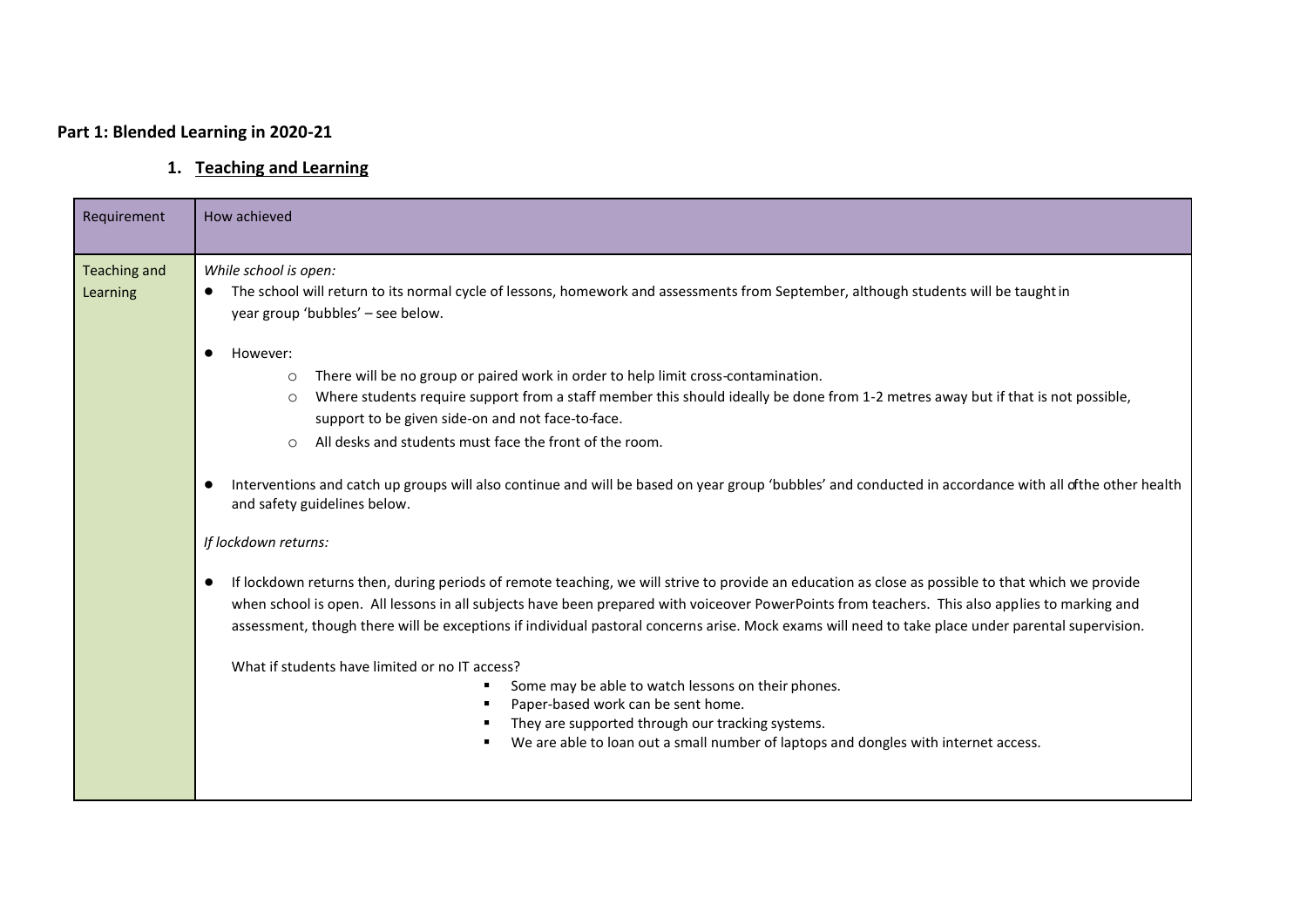| SEND/EHCP<br>students | There will be an extra induction time for identified students to support transition back to school on the $3^{rd}$ September.                                                       |
|-----------------------|-------------------------------------------------------------------------------------------------------------------------------------------------------------------------------------|
|                       | We are using the upstairs Activity Studio as an additional transition support base for our SEND students to help them cope with the new school and<br>routines if this is required. |
|                       | SEND support for identified students will commence immediately on students return according to their own individual plan.                                                           |
|                       |                                                                                                                                                                                     |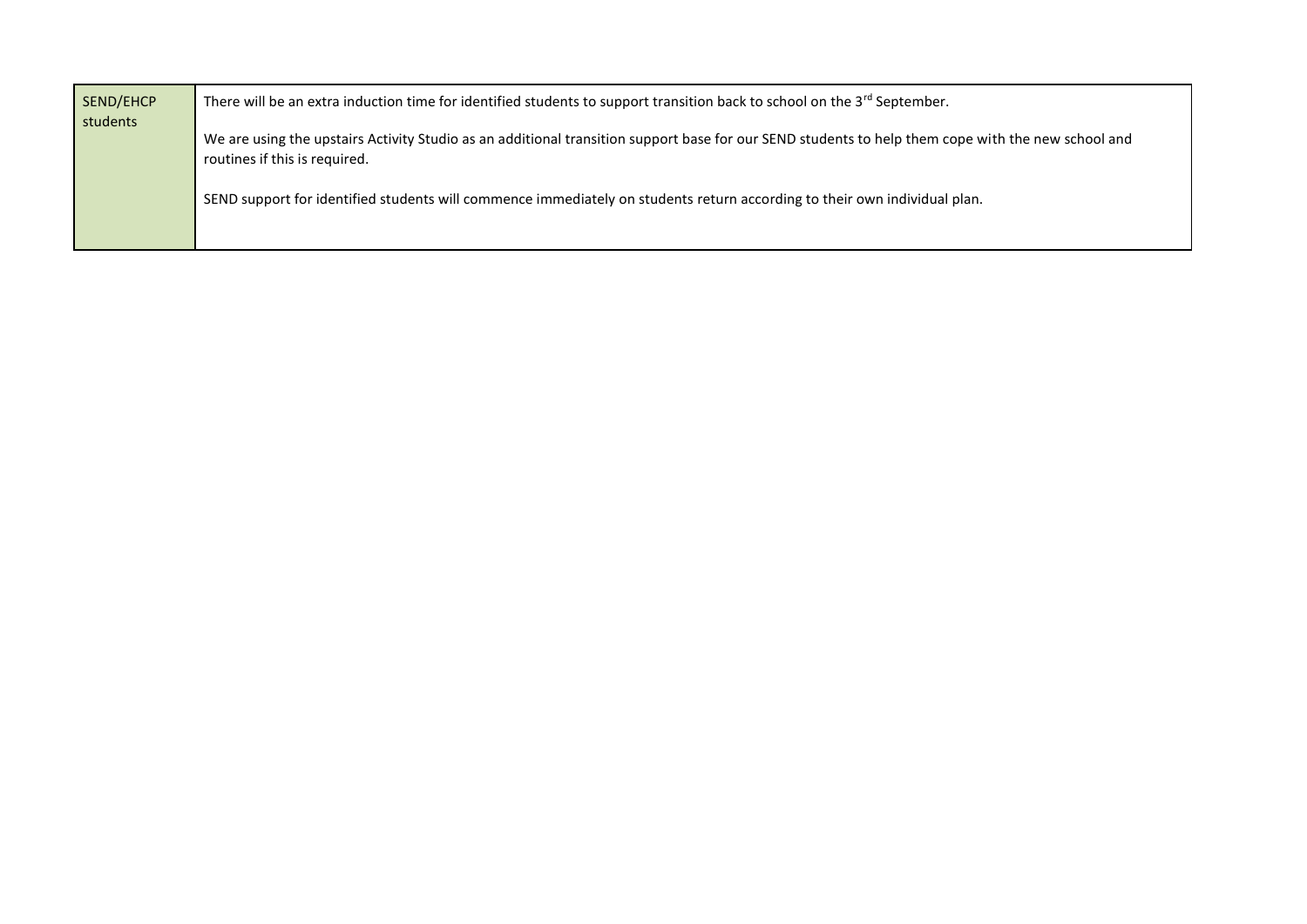#### **2. Curriculum**  $T$  is an extra induction time for identified students to support transition back to support transition back to support transition back to school on the 3rd September. The 3rd September. The 3rd September. The 3rd Septemb

| Requirement       | How achieved                                                                                                                                                                                                                                                                                                                                                                                                                                                                                                                                                                                                                                                                                                                                                                                                                                                                                                                                                                                                                                                                                                                         |
|-------------------|--------------------------------------------------------------------------------------------------------------------------------------------------------------------------------------------------------------------------------------------------------------------------------------------------------------------------------------------------------------------------------------------------------------------------------------------------------------------------------------------------------------------------------------------------------------------------------------------------------------------------------------------------------------------------------------------------------------------------------------------------------------------------------------------------------------------------------------------------------------------------------------------------------------------------------------------------------------------------------------------------------------------------------------------------------------------------------------------------------------------------------------|
| <b>Curriculum</b> | All departments have a 'Curriculum Recovery' Plan to help close gaps from lockdown and then returning to normal curriculum until the DfE issues<br>$\bullet$<br>any further guidance on changes to the Year 10 and 11 curriculum.<br>To incorporate explicit teaching of MHWB (mental health and wellbeing) into Lifeskills (PSCHE)<br>Rooms and resources set out as per guidance below to ensure rigorous cleaning, limiting shared materials, etc.<br>Specific subjects:<br>$\bullet$<br>PE: PE staff have designed a new curriculum to meet DfE/PE guidance. These activities will be much lower impact than usual so students are not<br>returning to lessons sweating, which can increase risks. It will be non-contact sport.<br>Science: All Science areas will be pre-checked as per CLEAPPS guidance.<br>Music: Focus on theory, there will be no instrumental activity or singing.<br>Art: Materials not to be shared.<br>DT: Emphasis on theory.<br>IT: Keyboards cleaned after each lesson by students in lesson, using cleaning resources in each room.                                                                |
| Timetable         | Timetable to run as normal with curricular exceptions above and room changes to ensure geographical areas of school for each year group,<br>minimising movement around the school.<br>Year 7: Humanities/MFL Zone - student services toilets. Entry via PE corridor.<br>$\circ$<br>Year 8: Science Zone - upstairs Science toilets. Entry via Science fire door.<br>$\circ$<br>Year 9: Technology Zone - downstairs Technology toilets. Entry via Technology double doors at back of school.<br>O<br>Year 10: Maths Zone - upstairs LRC toilets. Entry via Maths fire stairs.<br>$\circ$<br>Year 11: English Zone - downstairs Year 7 base toilets. Entry via Year 7 base doors.<br>O<br>Thus, teaching staff will not have their own teaching rooms; instead, they will rotate around classrooms while students (on the<br>whole) remain static.<br>For this reason, previous classrooms should be cleared of personal items and non-essentials, which should be stored in cupboards out of sight.<br>Students will enter the school via a year group walkway, 2 metres apart and enter via their own allocated door in their zone. |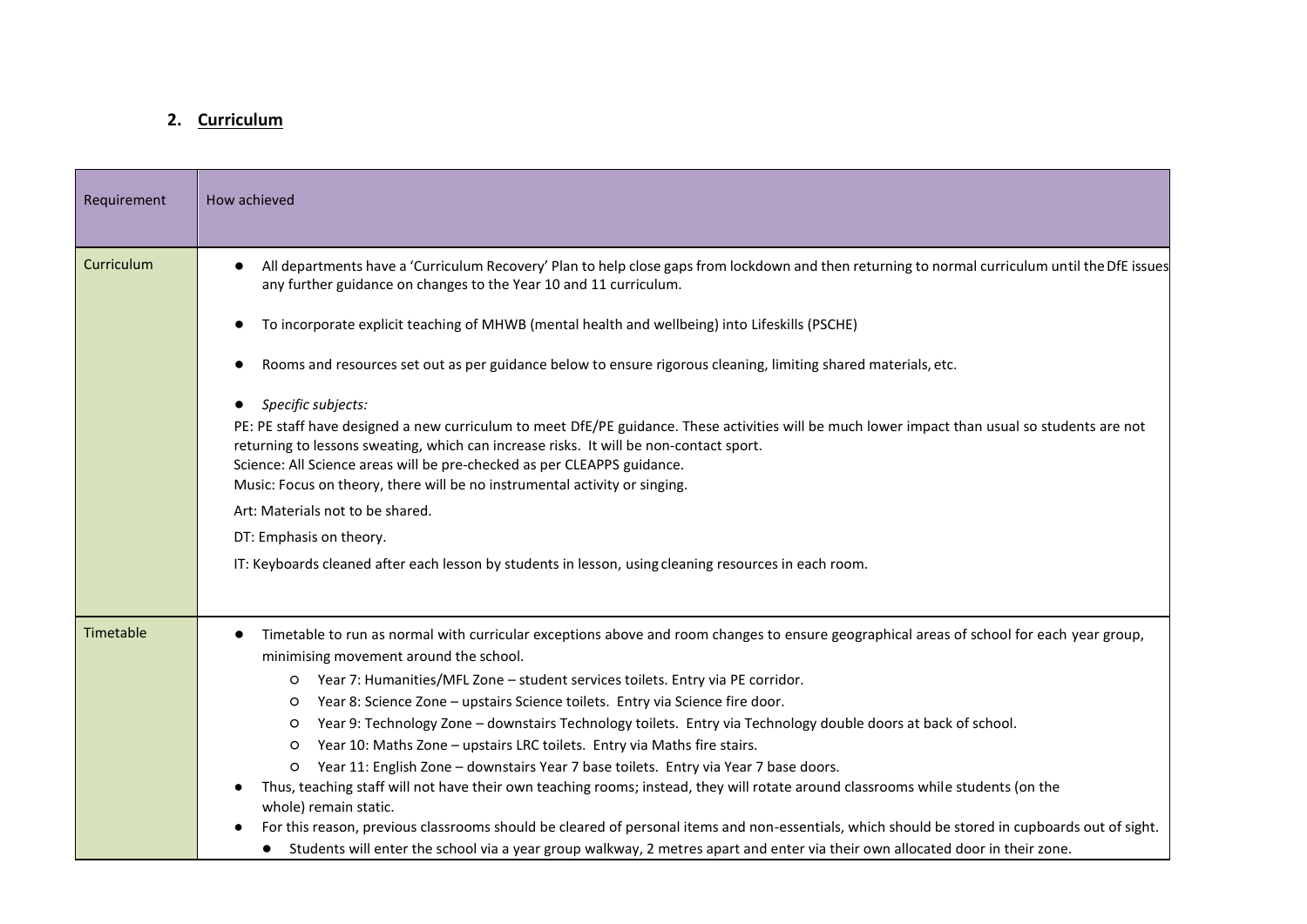## **3. Pastoral Care, Assemblies, IAG**

| Requirement          | How achieved                                                                                                                                                                                                                                                                                        |
|----------------------|-----------------------------------------------------------------------------------------------------------------------------------------------------------------------------------------------------------------------------------------------------------------------------------------------------|
| <b>Pastoral Care</b> | To remain as current system<br>Welfare checks by Form Tutors, Heads of Year, Safeguarding Leads and other pastoral staff.<br>Overview by Vice Principals J Owens and A Marshall.<br>Each morning Heads of Year and SLT will check each zone of students and be based in the zone open area all day. |
| <b>Assemblies</b>    | These will be conducted via the PA system.                                                                                                                                                                                                                                                          |
| <b>Careers</b>       | These will take place via a weekly PSHCE lesson for each year group.                                                                                                                                                                                                                                |

### **4. Extra Curricular, Citizenship**

| Requirement                  | How achieved                                                                                                                                                                                                                                              |
|------------------------------|-----------------------------------------------------------------------------------------------------------------------------------------------------------------------------------------------------------------------------------------------------------|
| Extra-curricular             | The CCF and Duke of Edinburgh will begin immediately but operated in year group bubbles.<br>Breakfast Club will commence approximately week 3, parents and students will be notified.<br>Other extra-curricular will be phased in once school is settled. |
| Citizenship/<br>charities    | Each Head of Year / Year group will continue our usual offer. The activities may be adjusted.                                                                                                                                                             |
| Educational<br><b>Visits</b> | Only non-residential local educational visits will be allowed until further notice. The ski trip and all other trips have been cancelled until further notice.                                                                                            |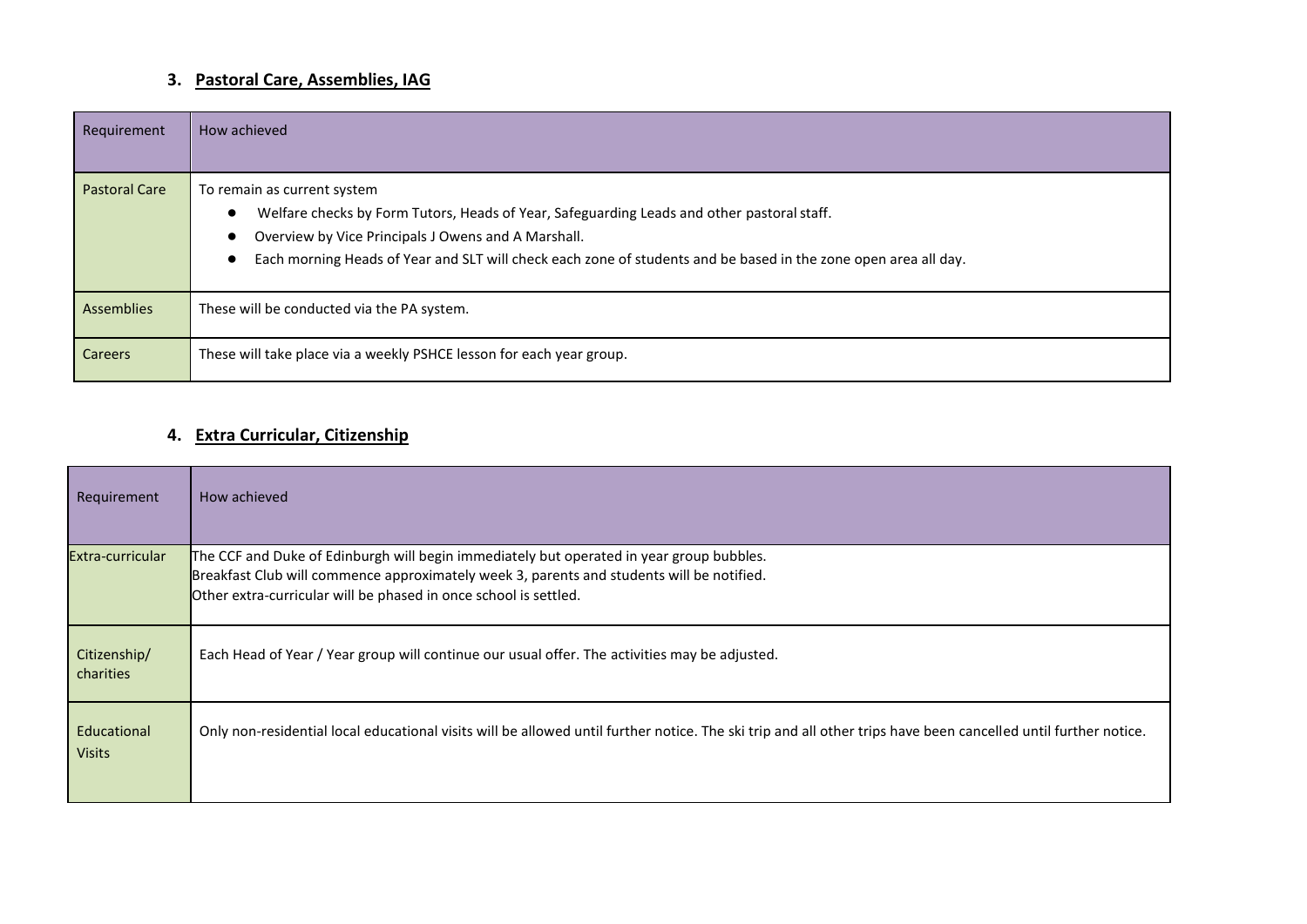### **Part 2: Health and Safety**

| <b>Consideration/Risk</b>                            | <b>Actions</b>                                                                                                                                                                                                                                                                                                                                                                                                                                                                                                                                                                                                                                                                                                                                                                                                                                                                                                                                                                                                                                                                                                                                                                                                                                                                                                                                                                                                                                                                                                                                                                                                                                                                                                                                                                                                                                                                                                                                                                                                                                                                                                                                                                                                                                                                                                                                                                     |
|------------------------------------------------------|------------------------------------------------------------------------------------------------------------------------------------------------------------------------------------------------------------------------------------------------------------------------------------------------------------------------------------------------------------------------------------------------------------------------------------------------------------------------------------------------------------------------------------------------------------------------------------------------------------------------------------------------------------------------------------------------------------------------------------------------------------------------------------------------------------------------------------------------------------------------------------------------------------------------------------------------------------------------------------------------------------------------------------------------------------------------------------------------------------------------------------------------------------------------------------------------------------------------------------------------------------------------------------------------------------------------------------------------------------------------------------------------------------------------------------------------------------------------------------------------------------------------------------------------------------------------------------------------------------------------------------------------------------------------------------------------------------------------------------------------------------------------------------------------------------------------------------------------------------------------------------------------------------------------------------------------------------------------------------------------------------------------------------------------------------------------------------------------------------------------------------------------------------------------------------------------------------------------------------------------------------------------------------------------------------------------------------------------------------------------------------|
| <b>Travel and Bus journeys</b><br>to and from school | Parents/Carers should ensure that their child washes their hands for 20 seconds prior to leaving their home.<br>DfE guidance is that parents, children and young people should be encouraged to walk or cycle where possible and avoid public<br>$\bullet$<br>transport at peak times.<br>Students cycling to school:<br>Students access the bike racks one at a time at the start and end of the school day<br>$\circ$<br>Student face-to-face contact limited to less than 15 minutes when storing/taking bikes out of the bike shed.<br>$\circ$<br>Demarcation floor markings in place at the entrance to the bike shed to allow for social distancing.<br>$\circ$<br>Students not to walk to school with friends in other year groups. Students who walk enter through their year group walkway and<br>doors, as above.<br>Parents are not allowed in the car park due to the area being used for student walkways.<br>School minibus transport<br>Sterilise hands on entry.<br>$\circ$<br>Distance in the bus where possible.<br>$\circ$<br>Stay away from the driver.<br>$\circ$<br>No students will be allowed on the front seats.<br>$\circ$<br>All students must wear face coverings on the bus.<br>$\circ$<br>CVEA will issue a plastic bag for the mask to be contained in each day.<br>$\circ$<br>Passenger records will be monitored for NHS Test and trace.<br>$\circ$<br>The bus will be cleaned after each journey and then the 'fogging' machine used at the end of each day.<br>$\circ$<br>Drivers are in front of screens.<br>Service buses:<br>O Students to stay with their year group where they can, though other members of the public are on the busses.<br>Bus companies are required to follow the transport protocol from SCC.<br>Students who wear masks should watch the training video at (COVID-19) advice for the public: When and how to use masks. This<br>$\bullet$<br>will be shared with students in the first day back video.<br>Students must understand that infractions of the rules may be punished by not being allowed to take the bus. We will check regularly<br>with drivers for names of students who break the rules.<br>Upon arrival at school: students to remain on the school buses until the path is clear for them to get into school.<br>Before leaving at the end of each day, students need to clean their hands again. |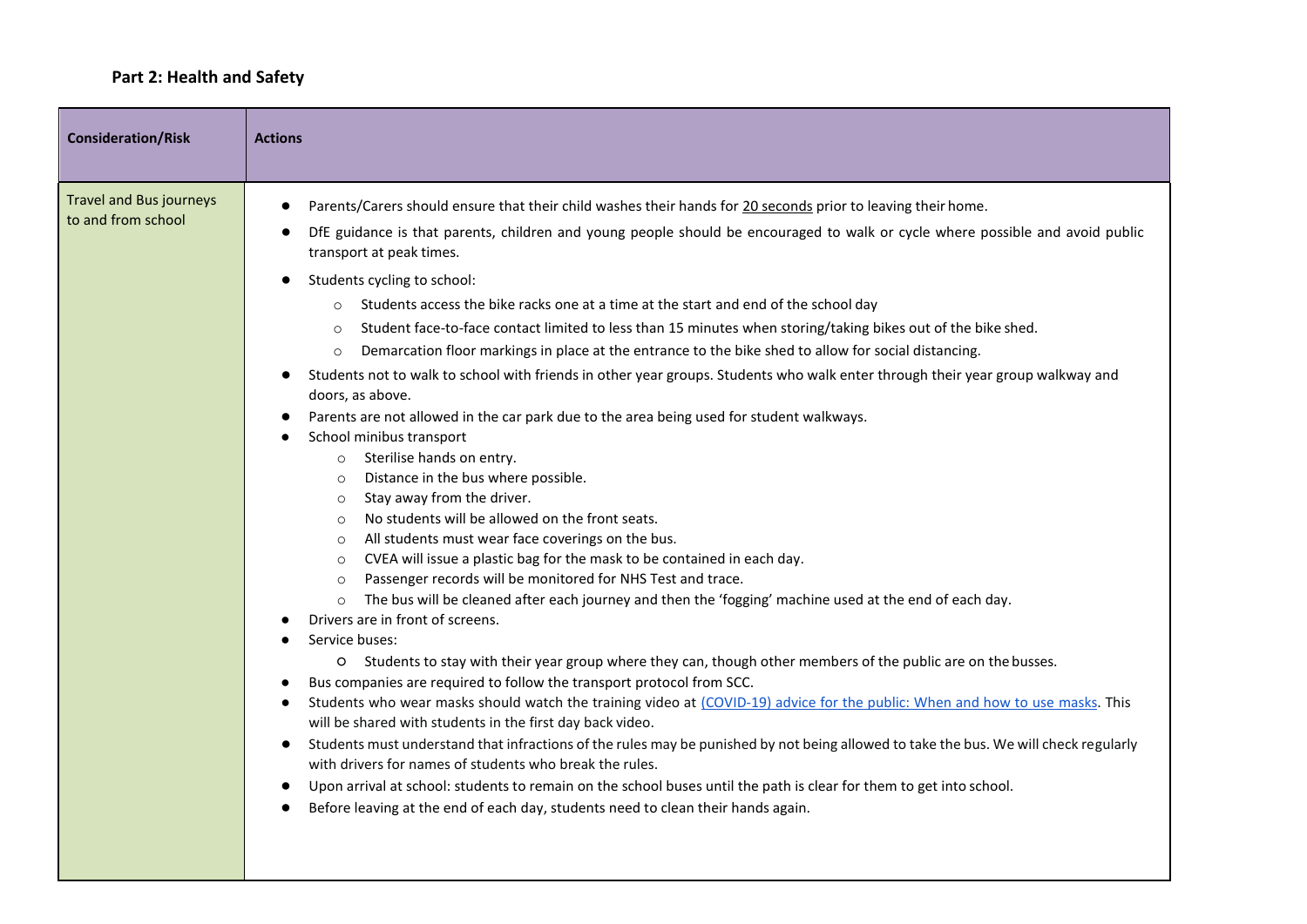| Arrangements for<br>getting off the bus and<br>walking into school. | Students must always keep two metres between themselves and the next student where possible.<br>Each year group has a designated entrance door.<br>If the queues back up all the way to the car park, students to remain static until a space arises.<br>$\bullet$<br>Upon entry to the building, a staff member helps students sanitise their hands before they proceed to their designated 'year group<br>areas' in school. Staff to tell students to rub hands vigorously so as to promote a level of protection more akin to hand washing.<br>Students are also encouraged to bring their own hand sanitiser.<br>$\circ$                                       |
|---------------------------------------------------------------------|--------------------------------------------------------------------------------------------------------------------------------------------------------------------------------------------------------------------------------------------------------------------------------------------------------------------------------------------------------------------------------------------------------------------------------------------------------------------------------------------------------------------------------------------------------------------------------------------------------------------------------------------------------------------|
| Drop off/pick up                                                    | Parents who drive their children to school should drop them off on Hylton Castle Road. Students then proceed to school walking<br>$\bullet$<br>along Cartwright Road.<br>Only one parent should pick up/drop off a child at the start and end of the day. Parents to follow social distancing rules.<br>Any late arrivals will need to remain outside of school until a member of staff collects them. As the gates will be locked for<br>safeguarding reasons, students cannot enter the main doors, they need to enter their own doorway to their bubble.                                                                                                        |
| Exit from the school                                                | Students advised not to congregate at exit doors and gates.<br>$\bullet$<br>Students supervised to ensure that they leave the school site swiftly and not in groups.<br>$\bullet$<br>Students will have staggered leaving times (see below).<br>Students must leave the school at their appointed time, students cannot stay in the school building unless they are Yr11 and invited to<br>$\bullet$<br>stay for boosters, interventions.                                                                                                                                                                                                                          |
| Movement around the<br>building                                     | There should be no movement around the building, only within the year group zone/bubble.<br>$\bullet$<br>Students should ideally only go to the toilet if necessary, the teacher will sign a Post It note giving permission.<br>$\bullet$<br>Toilet doors to be marked for specific year groups, these will be supervised and cleaned throughout the day.<br>$\bullet$<br>Duty staff to remind the students of the need for vigorous hand washing.<br>$\bullet$<br>We will develop bespoke plans for any student who needs the lift as that is a space where social distancing is impossible. This will be on<br>the individual risk assessment for such students. |
|                                                                     | End of school day: students will leave the building at staggered times.<br>Monday to Thursday:<br>O Year 7 students leave at 2.00pm<br>O Year 8 students leave at 2.05pm<br>O Year 9 students leave at 2.10 pm<br>Year 10 students leave at 2.15pm<br>$\circ$<br>Year 11 students leave at 2.20pm<br>$\circ$                                                                                                                                                                                                                                                                                                                                                       |
|                                                                     | Friday:<br>Year 7 students leave at 1.10pm<br>O<br>Year 8 students leave at 1.15pm<br>$\circ$                                                                                                                                                                                                                                                                                                                                                                                                                                                                                                                                                                      |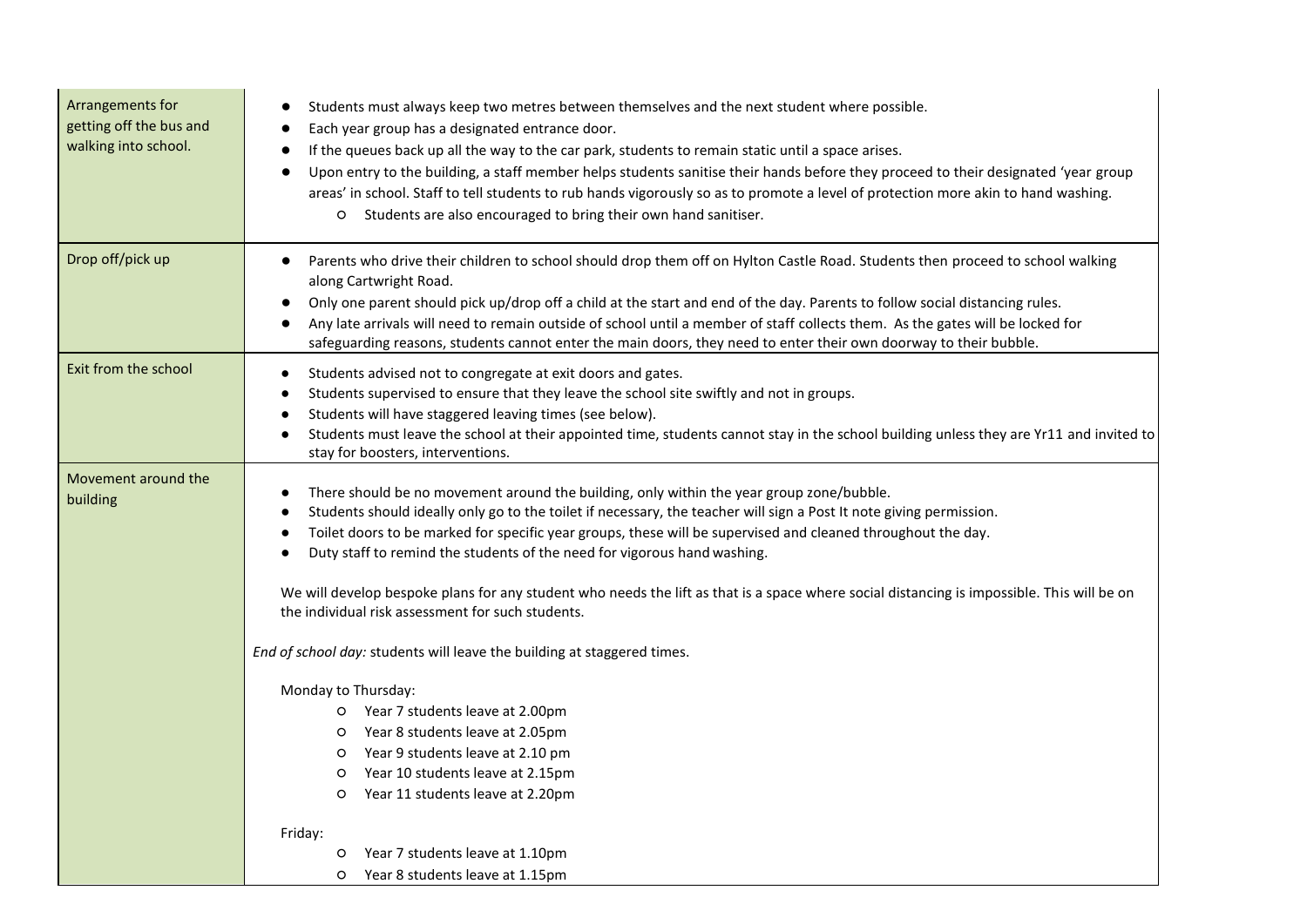|                  | Year 9 students leave at 1.20pm<br>$\circ$<br>Year 10 students leave at 1.25pm<br>$\circ$<br>Year 11 students leave at 1.30pm<br>$\circ$<br>Students exit through their appropriate doors and sanitise hands on the way out.<br>$\bullet$<br>Students that are taken home in the mini busses wait outside the Sports Centre door.<br>$\bullet$                                                                                                                                                                                                                                                                                                                                                                                                                                                                                                                                                                                                                                                                                                                                                                                                                                                                                                                                           |
|------------------|------------------------------------------------------------------------------------------------------------------------------------------------------------------------------------------------------------------------------------------------------------------------------------------------------------------------------------------------------------------------------------------------------------------------------------------------------------------------------------------------------------------------------------------------------------------------------------------------------------------------------------------------------------------------------------------------------------------------------------------------------------------------------------------------------------------------------------------------------------------------------------------------------------------------------------------------------------------------------------------------------------------------------------------------------------------------------------------------------------------------------------------------------------------------------------------------------------------------------------------------------------------------------------------|
| <b>Resources</b> | Students must bring their own pens, pencils, etc. We will keep some for students to purchase. They cannot be shared.<br>$\bullet$<br>For Art lessons,<br>$\bullet$<br>Each KS3 student to be equipped with a 2B pencil and a small set of coloured pencils (6-12 colours) if possible.<br>$\circ$<br>GCSE Art students to be contacted separately and follow Miss Gaffney/Mrs Nolan plans.<br>$\circ$<br>Students will be allocated a seat and given resources such as exercise books to be kept in their room.<br>$\bullet$<br>Students should be discouraged from using printers. Permission will be needed to print and a cleaner will be available to clean<br>$\bullet$<br>down the printer.<br>Hand sanitiser in place next to printers and wiped at the end of the day.<br>$\circ$<br>There is rigorous keyboard cleaning each night and through the day for each class.<br>Staff will be asked to clean down each keyboard on their staff machine after use.<br>$\bullet$<br>Staff to bring their own board pens and resources to sanitise hands before and after entering classrooms.<br>О<br>Staff who use an IT room will need to get the students to clean the keyboards at the end of every lesson that uses the IT<br>$\circ$<br>room. A cleaner will be around to assist. |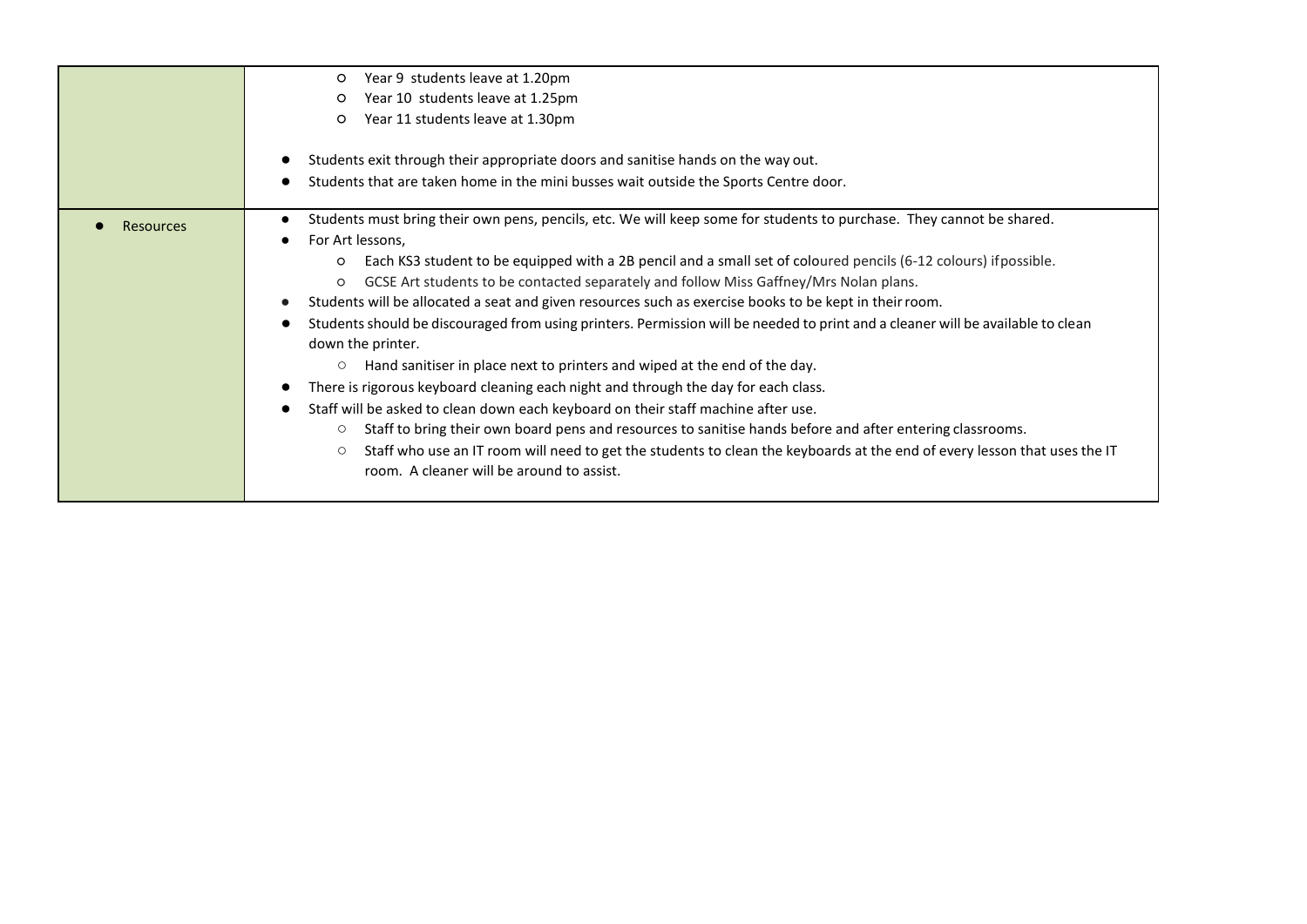| Rooms set up to                      | Coats will be placed on the rack in the entry zone (Science/English/Maths/Technology/PE).<br>$\circ$                                                                                                                                                                                                                                                |
|--------------------------------------|-----------------------------------------------------------------------------------------------------------------------------------------------------------------------------------------------------------------------------------------------------------------------------------------------------------------------------------------------------|
| minimise risk                        | Students will sit in fixed seats for teaching as they will be in the same zone for all lessons. They may move into class 'sets' within the zone.<br>$\circ$                                                                                                                                                                                         |
|                                      | Students will be sat at individual desks facing forward where possible with as much space between them aspossible.<br>$\circ$                                                                                                                                                                                                                       |
|                                      | Bags go under their desk.<br>O                                                                                                                                                                                                                                                                                                                      |
|                                      | Non-essential items will be put away, though we recognise the need to create a "welcoming" space for anxious students.<br>$\circ$                                                                                                                                                                                                                   |
|                                      | Air conditioning should not be used. Where available, windows to be opened in corridor areas/school halls during the school day to<br>$\circ$<br>allow natural ventilation.                                                                                                                                                                         |
|                                      | Tissues, anti-bacterial wipes and hand sanitisers should be available in every room.<br>$\circ$                                                                                                                                                                                                                                                     |
|                                      | Rooms will have pedal bins with lids.<br>$\circ$                                                                                                                                                                                                                                                                                                    |
|                                      | Doors to be left open where safe to do so in order to limit use of handles. SLT and Head of Year staff will circulate in each zone and<br>$\circ$<br>promote this.                                                                                                                                                                                  |
|                                      | SLT and Head of Year in each zone to support staff, manage any issues or poor behaviour and contact parents if necessary.<br>$\circ$                                                                                                                                                                                                                |
| <b>Risk assessments</b>              | Parents should contact the school with any information regarding increased vulnerability of their child. Based on this and other information, we<br>will undertake individual medical risk assessments when Students require specific additional controls or restrictions which are not addressed in<br>this document.                              |
|                                      | For further information, refer to the guidance on shielding and protecting people who are clinically extremely vulnerable from coronavirus (RJO).<br>Risk assessment has been sent to parents. This will be followed up with a phone call on the $3^{rd}/4^{th}$ September.                                                                         |
| If a child or young person           | According to government guidance:                                                                                                                                                                                                                                                                                                                   |
| displays symptoms while at<br>school | Any child, young person or other learner who starts displaying coronavirus symptoms while at their school/setting should, wherever<br>possible, be collected by a member of their family or household. Please give us any update contact details. We <b>MUST</b> be able to<br>contact you.                                                         |
|                                      | In exceptional circumstances, where this is not possible, the school/setting needs to take responsibility for transporting them home. We<br>$\bullet$<br><b>MUST</b> be able to contact you for permission.                                                                                                                                         |
|                                      | A vehicle of sufficient size (mini bus) must be used where the driver and passenger can maintain a distance of 2 metres from each other.<br>$\bullet$<br>The driver must use PPE as appropriate.<br>$\bullet$                                                                                                                                       |
|                                      | The passenger should wear PPE and keep this on for the duration of travel.<br>$\bullet$                                                                                                                                                                                                                                                             |
|                                      | Parents/carers must be informed of the next steps and that they will need to be ready and willing to:                                                                                                                                                                                                                                               |
|                                      | Book a test for the child.                                                                                                                                                                                                                                                                                                                          |
|                                      | Keep their child at home if they have symptoms or have tested positive in the last seven days                                                                                                                                                                                                                                                       |
|                                      | Immediately follow the NHS Test and Trace Guidance at this link.<br>Provide details of anyone they have been in close contact with if they test positive for coronavirus or if asked by NHS Test and Trace.<br>Notify the school of the results of all of the above immediately.<br>Inform the school of all of the above and outcomes of any test. |
|                                      | Parents/carers should also follow this guidance: the Guidance for households with possible coronavirus infection.(a copy will be given to your child<br>when they leave the building).                                                                                                                                                              |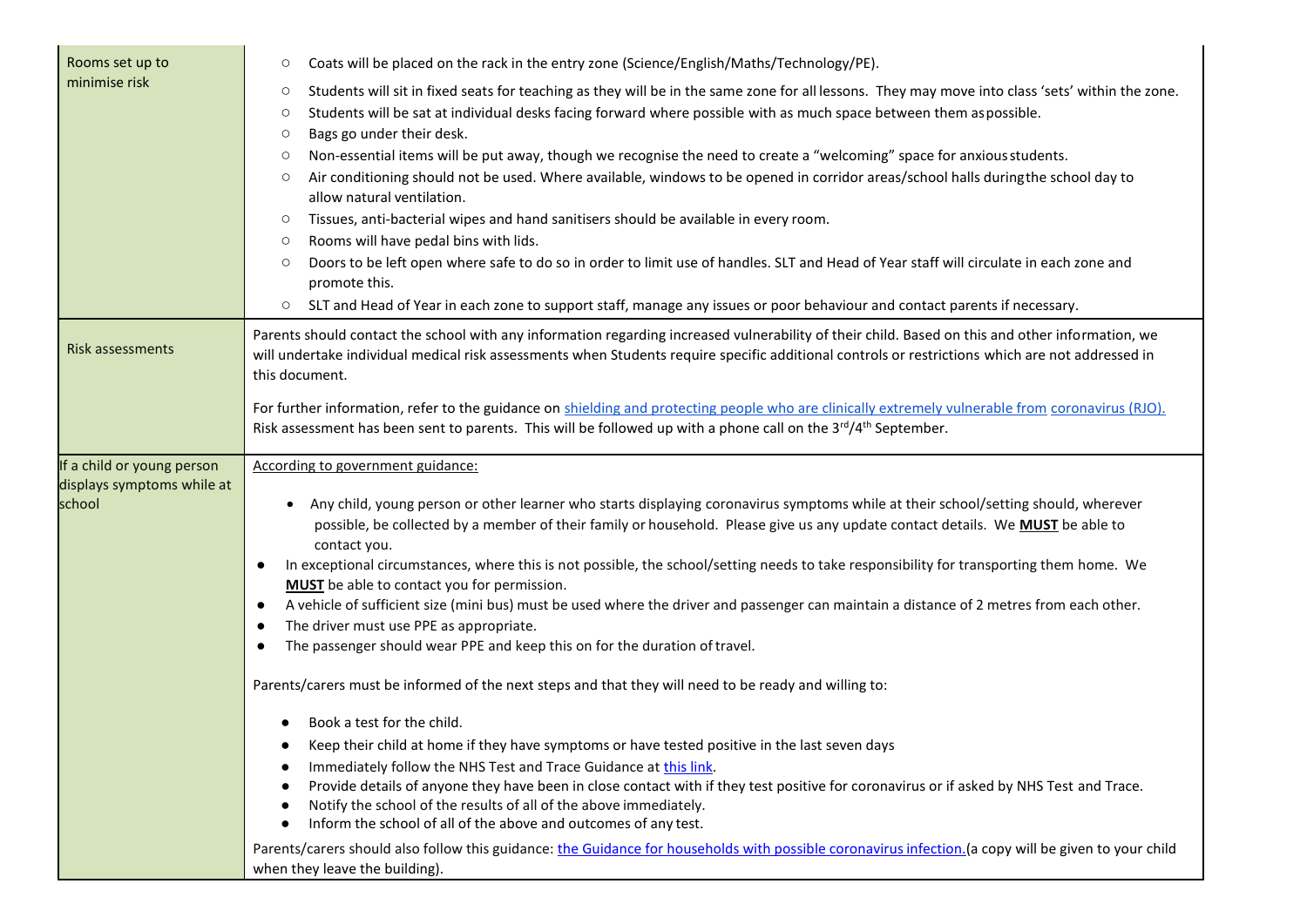| Return to school -             | We will show a start of term PowerPoint in each lesson that explains the following:                                                                                                                                                                                                                                                                                                                                                                                 |
|--------------------------------|---------------------------------------------------------------------------------------------------------------------------------------------------------------------------------------------------------------------------------------------------------------------------------------------------------------------------------------------------------------------------------------------------------------------------------------------------------------------|
| expectations and guidance      |                                                                                                                                                                                                                                                                                                                                                                                                                                                                     |
|                                | Expectations<br>$\circ$                                                                                                                                                                                                                                                                                                                                                                                                                                             |
|                                | Timetables<br>$\bigcirc$                                                                                                                                                                                                                                                                                                                                                                                                                                            |
|                                | H&S routines including first aid, 'catch it, bin it, kill it'. Need to cough or sneeze into your sleeve if you don'thave<br>$\circ$                                                                                                                                                                                                                                                                                                                                 |
|                                | a tissue, how to put on and remove face covering.                                                                                                                                                                                                                                                                                                                                                                                                                   |
|                                | Morning food for Year 10 and 11 only.<br>$\circ$                                                                                                                                                                                                                                                                                                                                                                                                                    |
|                                | Designated year group spaces and lunch arrangements.<br>$\circ$                                                                                                                                                                                                                                                                                                                                                                                                     |
|                                | Uniform.<br>$\circ$                                                                                                                                                                                                                                                                                                                                                                                                                                                 |
|                                | Schedule for the coming weeks.<br>$\circ$                                                                                                                                                                                                                                                                                                                                                                                                                           |
|                                | Safe use of face coverings for students who are using school buses.<br>$\circ$                                                                                                                                                                                                                                                                                                                                                                                      |
|                                | Fire Bell procedures (a practice drill will occur in week 2 or 3).<br>$\circ$                                                                                                                                                                                                                                                                                                                                                                                       |
|                                | Other start of term information.<br>$\bigcirc$                                                                                                                                                                                                                                                                                                                                                                                                                      |
|                                | Guidance and instructions will be repeated daily on the PA system.                                                                                                                                                                                                                                                                                                                                                                                                  |
|                                |                                                                                                                                                                                                                                                                                                                                                                                                                                                                     |
| <b>Uniform and Staff Dress</b> | Government guidance is now that students should wear full school uniform.                                                                                                                                                                                                                                                                                                                                                                                           |
|                                | Wherever possible, parents/carers should frequently wash items of school uniform.                                                                                                                                                                                                                                                                                                                                                                                   |
|                                | If parents/carers have concerns about any other aspect of the uniform (e.g. because their child has outgrown their trousers and they have not<br>been able to source new ones), they should contact their child's Head of Year.                                                                                                                                                                                                                                     |
|                                | On days when they have PE, students to wear PE kit for the full day. They can wear a coat as they travel but should remove that and wear a<br>blazer once they are in school so as to stay warm while also maintaining uniform standards. If students have PE on two days back to back,<br>then we would ask that parents wash PE kit in between those two days.                                                                                                    |
|                                | Public Health England does not recommend the use of face coverings in school. However, if students wish to wear PPE they should contact their Head<br>of Year. If they do wear PPE, parents must ensure that they have shared appropriate training on the safe use and handling of PPE with their children.<br>This page from the World Health Organisation contains detailed guidance. If students elect to remove PPE, they must immediately put it in their bag. |
|                                |                                                                                                                                                                                                                                                                                                                                                                                                                                                                     |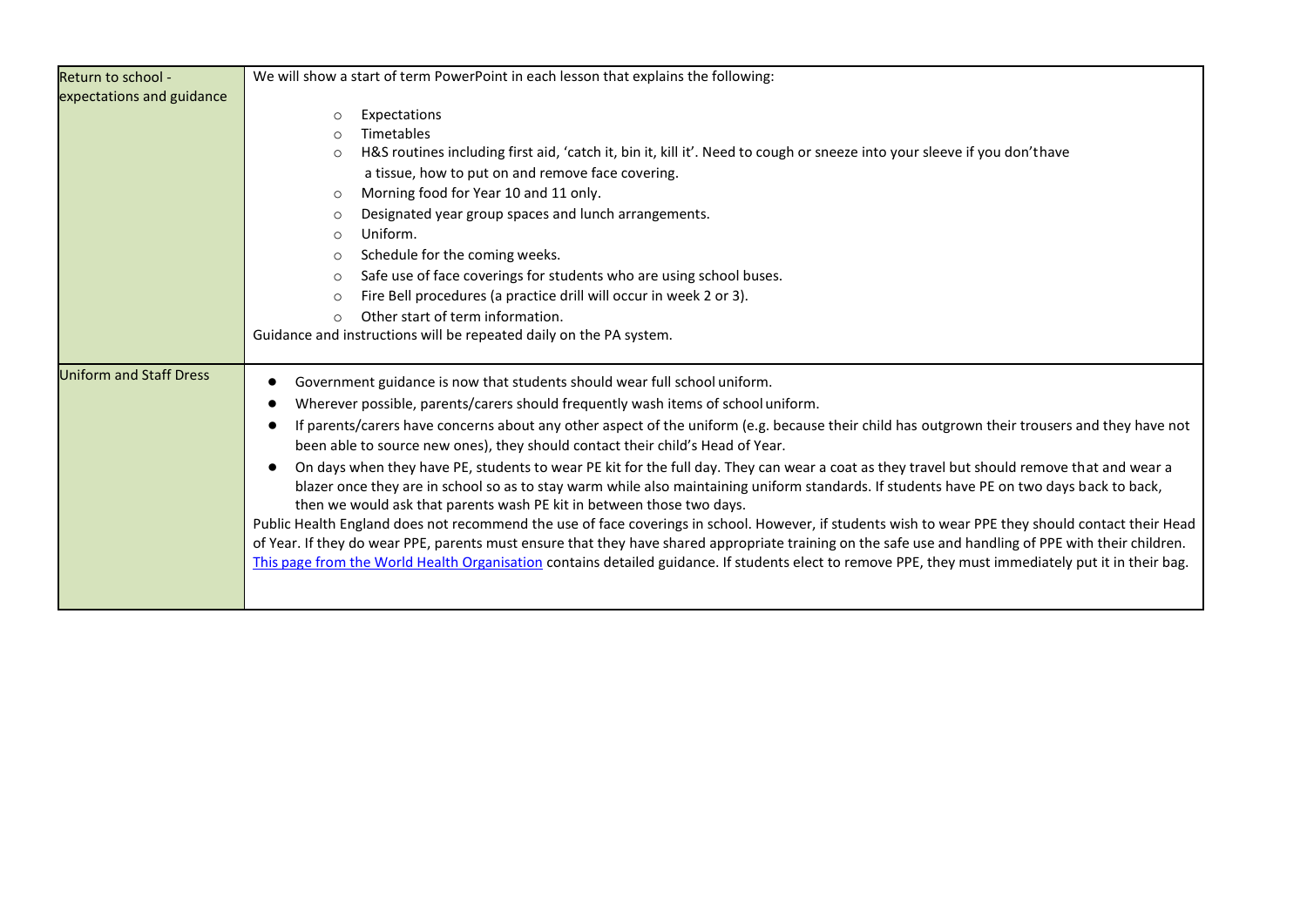| • In the event of the fire alarm sounding, staff are to direct students to evacuate the building.<br>• Staff are to monitor the flow of traffic in the zones when evacuating to reduce the contact that students have with other age groups /staff members.<br>All will exit via their zone entry door.<br>• Staff and students are to maintain social distancing where possible when evacuating the building.<br>• Staff and students are to maintain social distancing when registers are being taken at the assembly point.<br>• Students should assemble by year groups.<br>• Staff and students re-entering the building to be staggered.<br>• Staff and students are to wash their hands when they enter the building.                                                                                                                                                                                                                                                                                                                                                |
|-----------------------------------------------------------------------------------------------------------------------------------------------------------------------------------------------------------------------------------------------------------------------------------------------------------------------------------------------------------------------------------------------------------------------------------------------------------------------------------------------------------------------------------------------------------------------------------------------------------------------------------------------------------------------------------------------------------------------------------------------------------------------------------------------------------------------------------------------------------------------------------------------------------------------------------------------------------------------------------------------------------------------------------------------------------------------------|
| Students are advised to adhere to staying alert and social distancing guidance when away from the school.                                                                                                                                                                                                                                                                                                                                                                                                                                                                                                                                                                                                                                                                                                                                                                                                                                                                                                                                                                   |
| We ask that students do not come in too early and they move to their walkway zones.<br>Before school students enter as follows (in the event of a backlog, duty staff direct students to remain on the buses until it clears).<br>$\bullet$<br>Year 7 - PE area up via the Sports Centre doors.<br>Year 8 - Science fire stairs.<br>Year 9 - Technology doors at back of the school.<br>$\bullet$<br>Year 10 - Maths fire stairs.<br>Year 11 - Year 7 base door.<br>Break:<br>There will be <b>NO</b> morning break<br>Lunchtime: students will be escorted to the restaurant in their year group bubble<br>$\bullet$<br>There will be five 'bubble' lunches of 20 minutes, following each lunch sitting the restaurant will be cleaned for the next year group.<br>The toilets to be used at lunchtimes will be the ones in the zones allocated to that year group.<br>$\bullet$<br>Students will have a separate designated outside yard area and will not be allowed into the same yard of another year group.<br>$\bullet$<br>Yards and zones will be clearly labelled. |
| Students who bring lunch must keep their lunch in their bags until lunch time, and parents/carers will be advised that the lunch boxes are taken                                                                                                                                                                                                                                                                                                                                                                                                                                                                                                                                                                                                                                                                                                                                                                                                                                                                                                                            |
|                                                                                                                                                                                                                                                                                                                                                                                                                                                                                                                                                                                                                                                                                                                                                                                                                                                                                                                                                                                                                                                                             |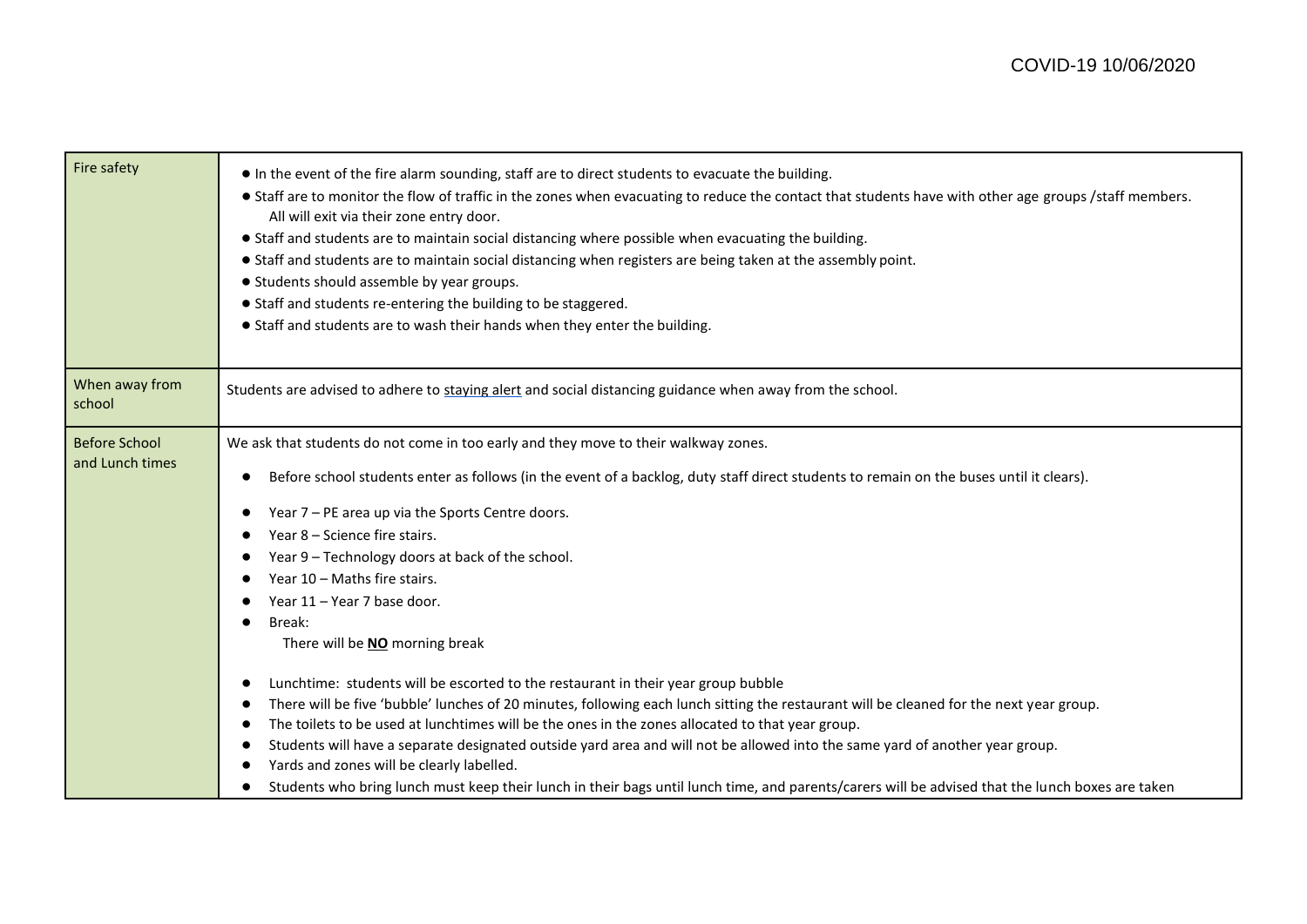|                            | home and washed every day. Lunch cannot be shared.                                                                                                                                                |
|----------------------------|---------------------------------------------------------------------------------------------------------------------------------------------------------------------------------------------------|
|                            | Students can go outside as soon as they have eaten, so long as they exit through the correct door- to go backto<br>$\bullet$                                                                      |
|                            | designated zone.                                                                                                                                                                                  |
|                            | The areas on the yard will be marked by tape and signs.<br>$\bullet$                                                                                                                              |
| Water                      | Students should bring their own water bottles. These must be taken home at the end of each day and parents/carers stall clean and sanitise these<br>$\bullet$<br>and lunch boxes etc daily.       |
|                            | Water fountains to be turned off so they are not used.                                                                                                                                            |
| Catering                   | • Students will queue - socially distanced if possible, before they eat. Sanitiser is placed at the start of the queue and students will be directed to use it.                                   |
|                            | • The range of food will be much the same during this time in order to enable students to move quickly through the queue and maintain distancing, and                                             |
|                            | to take the food to designated area in the restaurant.                                                                                                                                            |
|                            | • Students can now use their reader card.                                                                                                                                                         |
|                            | • All money should be paid in by parents via our new app 'MyEd' from the $1st$ September.                                                                                                         |
|                            | • Catering staff to follow social distancing and government hygiene guidelines.                                                                                                                   |
| <b>First Aid</b>           | • If a student is feeling unwell in a lesson, we will not monitor but act immediately.                                                                                                            |
|                            | • Staff will email the Head of Year as per previous protocol, and First Aid staff to meet the child at the classroom. Parents will be contacted                                                   |
|                            | immediately. Our holding area is in main reception two metres apart.                                                                                                                              |
|                            | • First Aid staff will wear full PPE and follow all government guidelines. Student Services has been re-designed in accordance with these guidelines.                                             |
|                            | • We will be using the front of the school next to Reception, for children who have symptoms of Covid 19 to wait until a parent picks them up.                                                    |
|                            | • If a student in school is sent home displaying symptoms, we will also advise parents/carers to have their child tested; this is available to all staff and                                      |
|                            | students who are attending an education or childcare setting. Anyone who tests positive for coronavirus will then be contacted by NHS Test and                                                    |
|                            | Trace and will need to share information about their recent interactions so that appropriate responses can be put in place (see<br>https://www.gov.uk/guidance/nhs-test-and-trace- how-it-works). |
|                            | • We will contact the NHS Health Protection Team, who may advise others with whom the student has been in close contact, such as other students in                                                |
|                            | their year group bubble, to self-isolate or get tested, e.g., if the person tests positive.                                                                                                       |
|                            | • After a confirmed case, we will also have a deep clean                                                                                                                                          |
| General - Pastoral         | • The policies and procedures we have been using since 20th March will continue. All contact will be via telephone and/or email. No meetings will                                                 |
| matters and                | take place on site.                                                                                                                                                                               |
| <b>Vulnerable Students</b> | • All other pastoral systems, phone calls, work with other agencies, attendance etc to continue as before.                                                                                        |
|                            | • Students identified with particular concerns will be checked, monitored and supported by Head of Year when returning to school.                                                                 |
|                            | ● Appointments with doctors, dentist, hospitals etc. Parents must let us know ahead of time, students will be brought to reception via their outside                                              |
|                            | walk way. They will meet parents at the gate.                                                                                                                                                     |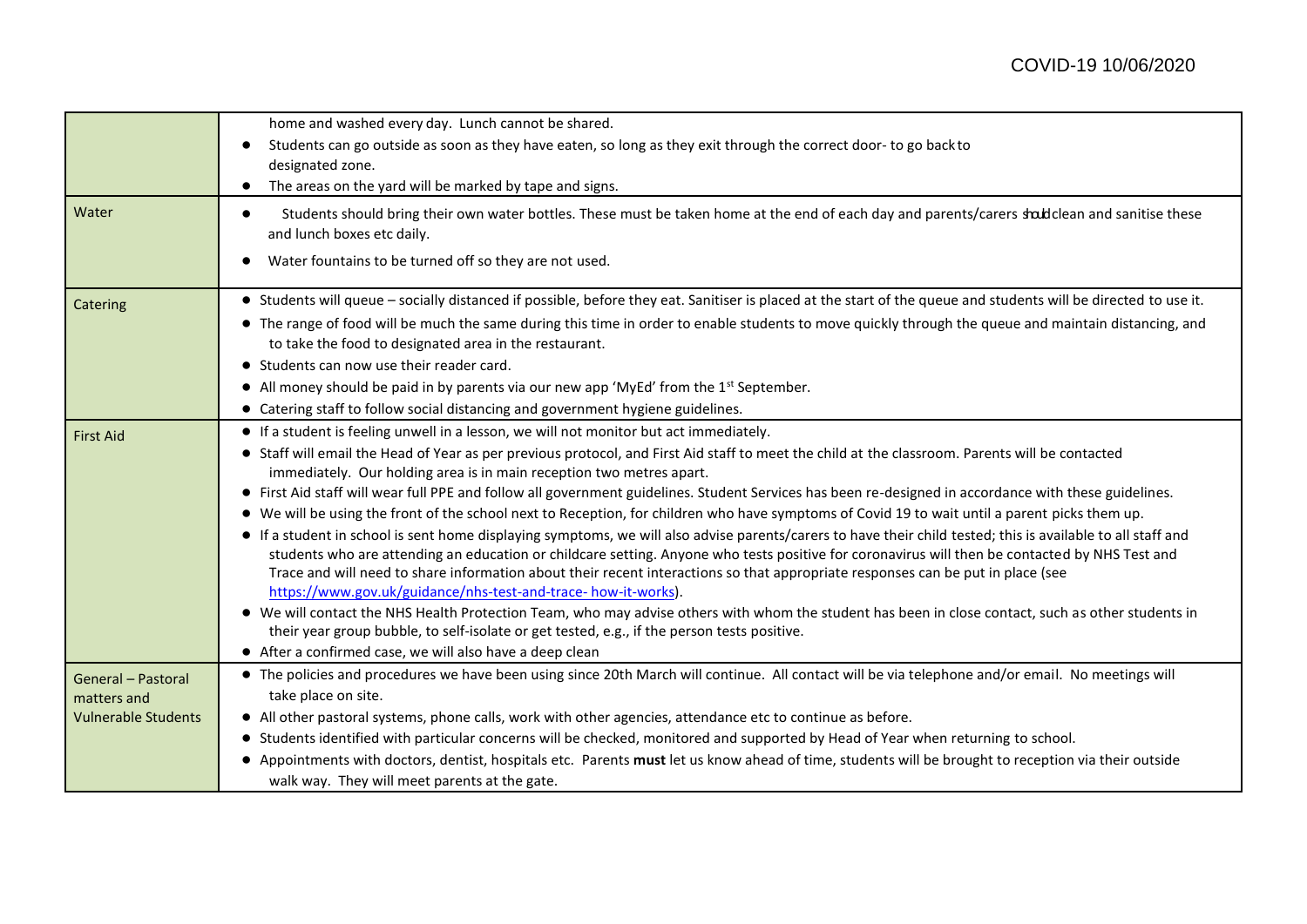| <b>Positive Discipline</b>            | • During the pandemic we will have to modify our detention systems to keep students in their year group bubbles.<br>Students who continue to disrupt will follow the behaviour flowchart - including reports, Support Plans, Learning Plans, Managed Moves, etc.<br>$\bullet$<br>If a student needs to be removed from the lesson, response protocol is followed as normal, where students will be taken to the outside space in the<br>zone to be supervised by the Head of Year and SLT.<br>• Students cannot 'wander'. Parents will be contacted should students break the health and safety COVID 19 guidance.                                                                                                                                                                                                                                                                                                                                                                                                                                                                                                                                                                                                                                  |
|---------------------------------------|-----------------------------------------------------------------------------------------------------------------------------------------------------------------------------------------------------------------------------------------------------------------------------------------------------------------------------------------------------------------------------------------------------------------------------------------------------------------------------------------------------------------------------------------------------------------------------------------------------------------------------------------------------------------------------------------------------------------------------------------------------------------------------------------------------------------------------------------------------------------------------------------------------------------------------------------------------------------------------------------------------------------------------------------------------------------------------------------------------------------------------------------------------------------------------------------------------------------------------------------------------|
| <b>Cleaning protocols</b>             | We will have regular cleaning throughout the day, especially of the toilets and shared surfaces.<br>$\bullet$<br>There will be a cleaner in each zone and on toilets during the school day.<br>$\bullet$<br>Cleaners will follow government guidelines as to how, when, and where to clean and which supplies to use.<br>Cleaning regime checklist to be implemented to include anti-bacterial cleaning of books, bin lids/pedals, desks, chairs, doors, computer areas, sinks,<br>toilets, light switches, bannisters, stationery items, the lift (if used) and the staff areas.<br>The school will ensure that a Spillage policy is in place.<br>$\bullet$<br>Cleaning products should be readily available in the immediate area of the classroom/toilet areas for spot cleaning.<br>$\bullet$<br>A deep clean of all areas of the school was carried out during the summer break. The deep clean included books, desks, chairs, doors, sinks, toilets, light<br>switches, bannisters and carpeted areas.<br>We will follow government guidance on disposal - e.g. two bins per room, with all waste being transferred to a bio disposal bag. Bins to be<br>$\bullet$<br>emptied nightly and placed in biohazard bags in the external bin store. |
| <b>Visitors</b>                       | Visitors are not allowed on site. No parents/carers are allowed on site. Exemptions are by appointment only with the Principal's permission.<br>To protect the Receptionist, any visitors will need to stand behind a marked line in Reception.<br>Receptionist will sign in any visitors who need entry to the building.<br>$\bullet$<br>Visitors should show ID to the Receptionist from a distance.<br>A hand sanitiser will be located on a desk in reception and visitors should use it immediately on entry to the building.<br>Only essential deliveries allowed, which will be delivered to the Sports Centre entrance and Facilities staff will handle.                                                                                                                                                                                                                                                                                                                                                                                                                                                                                                                                                                                    |
| Other items on the<br>school calendar | We will soon discuss how to adjust the following items on the school calendar as well as other first term items:<br>Parents' Evenings<br>Y7 Settling in Evening<br>٠<br>Y9 Options Evening (and subsequent process)<br>Remembrance Service<br>Christmas Events<br><b>Charity Events</b><br><b>Awards Events</b>                                                                                                                                                                                                                                                                                                                                                                                                                                                                                                                                                                                                                                                                                                                                                                                                                                                                                                                                     |